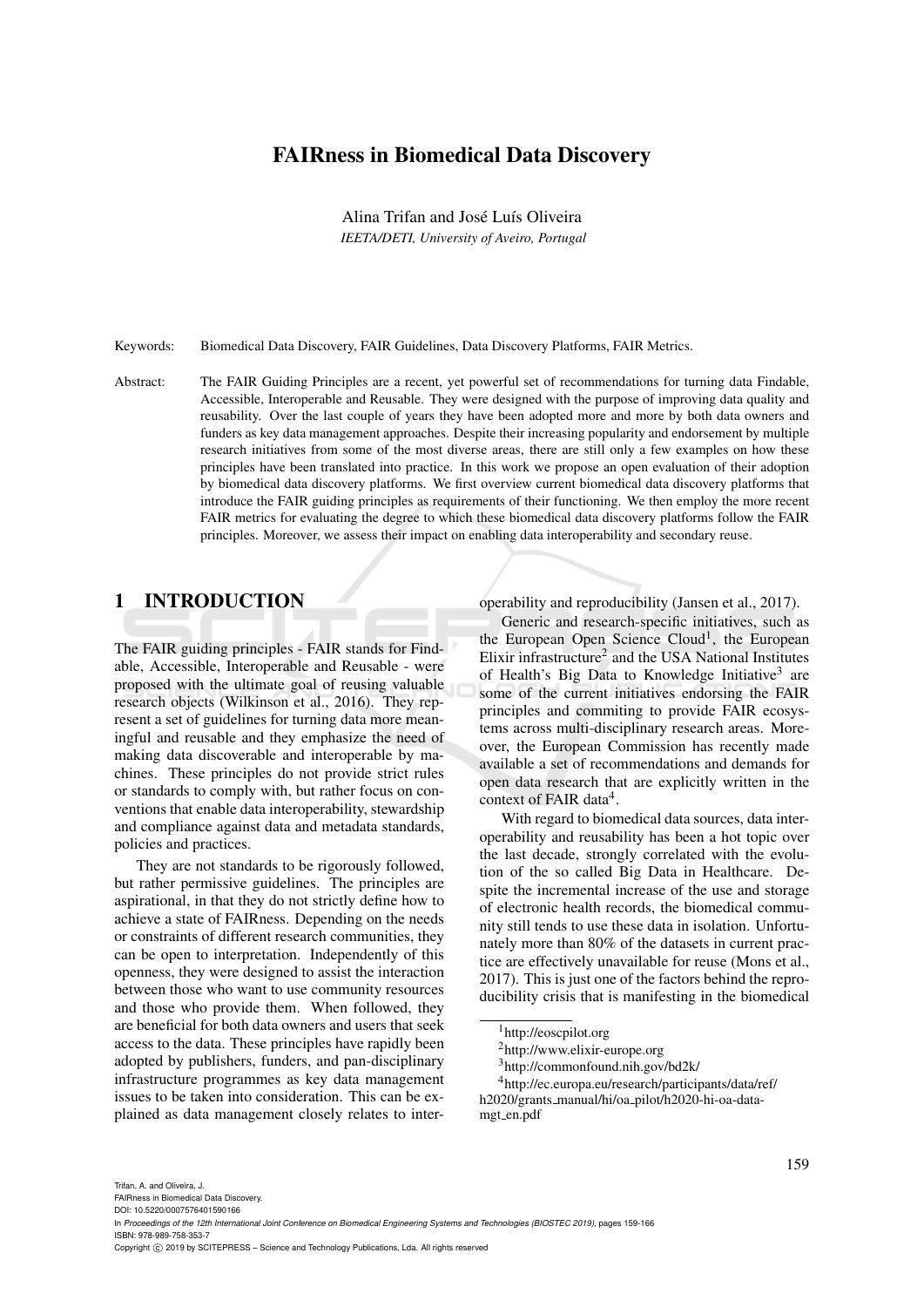arena (Prinz et al., 2011). Apart from data still being gathered in silos unavailable outside of the owning institution or country, data privacy concerns and unclear data management approaches are critical barriers for sharing and reusing data. The FAIR principles have been enabling the global debate about better data stewardship in data-driven and open science, and they have triggered funding bodies to discuss their application to biomedical systems. A wide adoption of these principles by the data sources and systems that handle biomedical data has the ability to leverage this reproducibility crisis, by ensuring interoperability among heterogeneous data sources.

In this paper we propose an overview of the adoption of these principles by biomedical data discovery platforms, which are considered important enablers of secondary research. In the process of reusing biomedical data for secondary research, discovery platforms play an important part as they provide support for identifying data sources that can answer a given translational research question. We review current biomedical data platforms in order to understand their level of FAIRness. While some of these platforms already performed self-assesments of their methodologies for following the FAIR principles, our exhaustive literature search revealed only a handful of such assessments. Otherwise the FAIR principles are identified as system requirements of several discovery platforms, without a deep evaluation of their adoption. We therefore chose three such platforms and identify the means through which they answer to the FAIR guidelines.

This paper is structured in 5 more sections. A detailed presentation of the FAIR principles is covered in Section 2, followed by an overview of biomedical data discovery platforms in Section 3. The adoption of the FAIR principles by these platforms is analyzed in Section 4. We discuss the importance of this adoption for the biomedical research community in Section 5 and we draw the final remarks in Section 6.

#### 2 FAIR GUIDING PRINCIPLES

The FAIR principles were intended as a set of guidelines to be followed in order to enhance the reusability of any type of data. They put specific emphasis on enhancing the ability of machines to automatically find and (re)use the data, in addition to supporting its (re)use by individuals. The goal is that, through the pursuit of these principles, the quality of a data source becomes a function of its ability to be accurately found and reused. Although they are currently not a strict requirement, nor a standard in biomedical data handling systems, these principles maximize their added-value, by acting as a guidebook for safeguarding transparency, reproducibility, and reusability.

The FAIR principles as initially proposed by (Wilkinson et al., 2016) are detailed in Table 1. In a nutshell, if a data source is intended to be FAIR, sufficient metadata must be provided to automatically identify its structure, provenance, licensing and potential uses, without having the need to use specialized tools. Moreover, any access protocols should be declared where they do or do not exist. The use of vocabularies and standard ontologies further benefit to the degree of FAIRness of a data set.

The way these principles should manifest in reality was largely open to interpretation and more recently some of the original authors revisited the principles, in an attempt to clarify what FAIRness is (Mons et al., 2017). They addressed the principles as a community-acceptable set of rules of engagement and a common denominator between those who want to use a community's resources and those who provide them. An important clarification was that FAIR is not a standard and it is not equal to open. The initial release of the FAIR principles were somehow misleading in the sense that accessibility was associated with open access. Instead, in the recent extended explanation of what these principles really mean, the A in FAIR was redefined as "Accessible under well defined conditions". This means that data do not have to be open, but the data access protocol should be open and clearly defined. In fact, data should be "as open as possible, as closed as needed".

The recognition that computers must be capable of accessing a data object autonomously was the core to the FAIR principles since the beginning. The recent re-interpretation of these principles maintains their focus on the importance of data being accesible to autonomous machines and further clarifies on the possible degrees of FAIRness. While there is no such notion as unFAIR, the authors discuss the different levels of FAIRness that can be achieved. As such, the addition of rich, FAIR metadata is the most important step towards becoming maximally FAIR. When data objects themselves can be made FAIR and open for reuse, the highest degree of FAIRness can be achieved. When all of these are linked with other FAIR data, the Internet of FAIR data is reached. Ultimately, when a large number of applications and services can link and process FAIR data, the Internet of FAIR Data and Services is attained.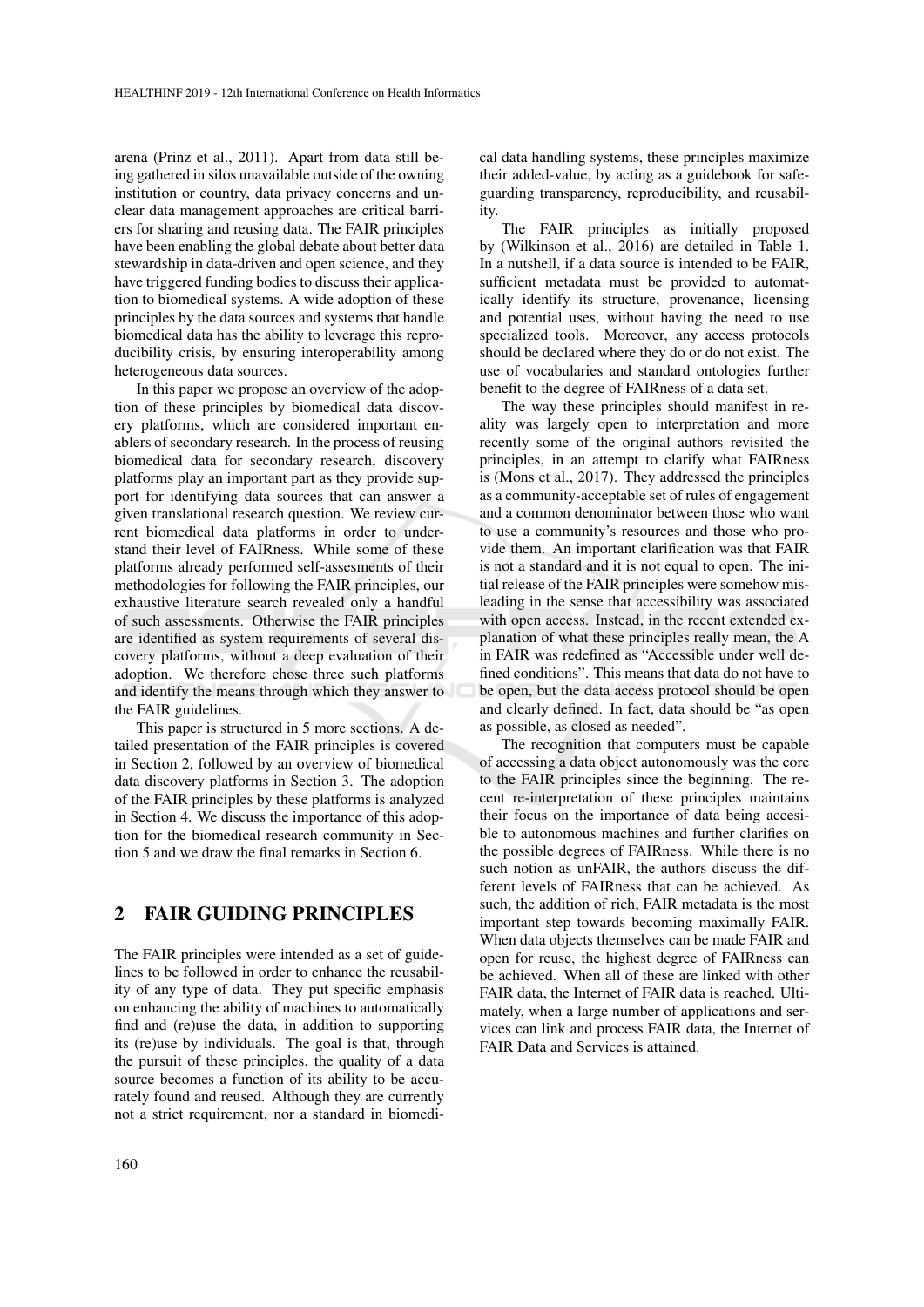| Table 1: The FAIR Guiding Principles as originally proposed in (Wilkinson et al., 2016). |                                                                                          |  |  |  |  |
|------------------------------------------------------------------------------------------|------------------------------------------------------------------------------------------|--|--|--|--|
| Findable                                                                                 | F1. (meta) data are assigned a globally unique and persistent identifier.                |  |  |  |  |
|                                                                                          | <b>F2.</b> data are described with rich metadata (defined by R1 below).                  |  |  |  |  |
|                                                                                          | F3. metadata clearly and explicitly include the identifier of the data it describes.     |  |  |  |  |
|                                                                                          | F4. (meta)data are registered or indexed in a searchable resource.                       |  |  |  |  |
| <b>Accessible</b>                                                                        | A1. (meta)data are retrievable by their identifier using a standardized                  |  |  |  |  |
|                                                                                          | communications protocol.                                                                 |  |  |  |  |
|                                                                                          | A1.1 the protocol is open, free, and universally implementable.                          |  |  |  |  |
|                                                                                          | A1.2 the protocol allows for an authentication and authorization procedure,              |  |  |  |  |
|                                                                                          | where necessary.                                                                         |  |  |  |  |
|                                                                                          | A2. metadata are accessible, even when the data are no longer available.                 |  |  |  |  |
| Interopera-                                                                              | <b>I1.</b> (meta) data use a formal, accessible, shared, and broadly applicable language |  |  |  |  |
| ble                                                                                      | for knowledge representation.                                                            |  |  |  |  |
|                                                                                          | I2. (meta) data use vocabularies that follow FAIR principles.                            |  |  |  |  |
|                                                                                          | <b>I3.</b> (meta) data include qualified references to other (meta) data.                |  |  |  |  |
| <b>Reusable</b>                                                                          | <b>R1.</b> (meta) data are richly described with a plurality of accurate and relevant    |  |  |  |  |
|                                                                                          | attributes.                                                                              |  |  |  |  |
|                                                                                          | <b>R1.1</b> (meta) data are released with a clear and accessible data usage license.     |  |  |  |  |
|                                                                                          | R1.2 (meta)data are associated with detailed provenance.                                 |  |  |  |  |
|                                                                                          | <b>R1.3</b> (meta) data meet domain-relevant community standards.                        |  |  |  |  |

# 3 BIOMEDICAL DISCOVERY PLATFORMS

The integration and reuse of huge amounts of biomedical data currently available in digital format has the ability to impact clinical decisions, pharmaceutical discoveries, disease monitoring and the way population healthcare is provided globally. Storing data for future reuse and reference has been a critical factor in the success of modern biomedical sciences (Razick et al., 2014). In order for data to be reused, first it has to be discovered. Finding a dataset for a study can be burdensome due to the need to search individual repositories, read numerous publications and ultimately contact data owners or publication authors on an individual basis. Recent research shows that the time spent by researchers in searching for and identifying multiple useful data sources can take up to 80% of their time dedicated to the project or research question itself (Press, 2016).

Biomedical data exists in multiple scales, from molecular to patient data. Health systems, genetics and genomics, population and public health are all areas that may benefit from big data integration and its associated technologies (Martin-Sanchez and Verspoor, 2014). The secondary reuse of citizens' health data and investigation of the real evidence of therapeutics may lead to the achievement of personalized, predictive and preventive medicine (Phan et al., 2012). However, in order for researchers to be able to reuse data and conduct integrative studies, they first have to find the right data for their research. Data discovery platforms are one-stop shops that enable clinical researchers to identify datasets of interest without having to perform individual, extensive searches over distributed, heterogeneous health centers.

There are currently many data discovery platforms, developed either as warehouses or simply aggregators of metadata that link to the original data sources. A warehouse platform, the Vanderbilt approach (Danciu et al., 2014) contains both fully deidentified research data and fully identified research that is made available taking into consideration access protocols and governance rules. A cataloguing toolkit is proposed by Maelstrom Research, built upon two main components: a metadata model and a suite of open-source software applications (Bergeron et al., 2018). When combined, the model and software support implementation of study and variable catalogues and provide a powerful search engine to facilitate data discovery. Disease oriented platforms, such as The Ontario Brain Institute's (Brain-CODE) (Vaccarino et al., 2018) are designed with a very explicit, yet not limited, purpose of supporting researchers in better understanding a specific disease. Brain-CODE addresses the high dimensionality of clinical, neuroimaging and molecular data related with various brain conditions. The platform makes available integrated datasets that can be queried and linked to provincial, national and international databases. Similarly, the breast cancer (B-CAN) platform (Wen et al., 2017) was designed as a private cancer data center that enables the discovery of cancer-related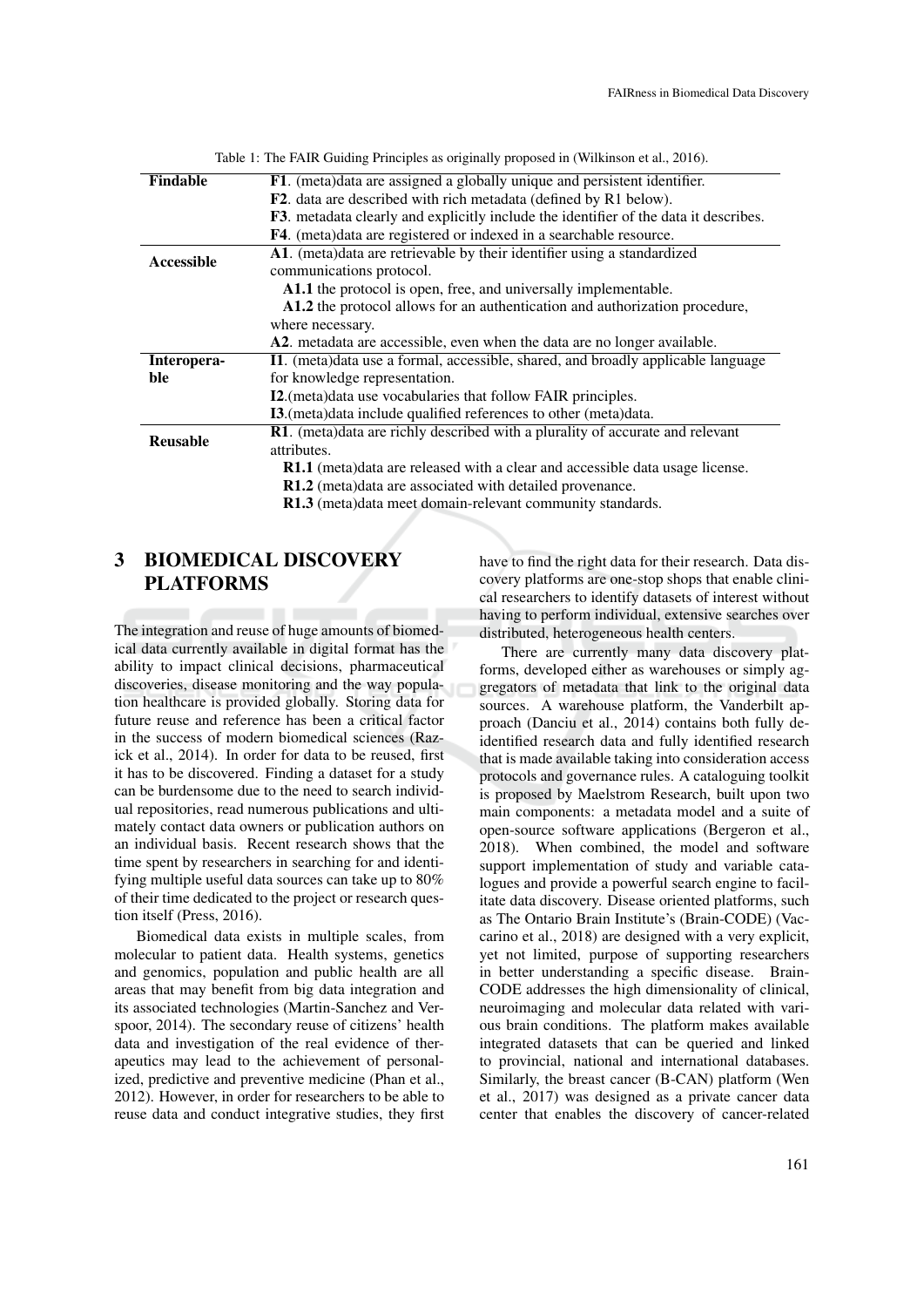data and drives research collaborations aimed at better understanding this disease. Still in the spectrum of cancer discovery, the Project Data Sphere was built to voluntarily share, integrate, and analyze historical cancer clinical trial data sets with the final goal of advancing cancer research (Green et al., 2015). In the rare disease spectrum, RD-Connect (Gainotti et al., 2018) links genomic data with patient registries, biobanks, and clinical bioinformatics tools in an attempt to provide a FAIR rare disease complete ecosystem.

Among most established initiatives, Cafe Variome (Lancaster et al., 2015) provides a generalpurpose, web-based, data discovery tool that can be quickly installed by any genotype–phenotype data owner and turn data discoverable. MONTRA (Silva et al., 2018), another full-fledged open-source discovery solution, is a rapid-application development framework designed to facilitate the integration and discovery of heterogeneous objects. Both solutions rely on a catalogue for data discovery and include extensive search functionalities and query capabilities.

Linked Data is also explored in discovery platforms, such as YummyData (Yamamoto et al., 2018) which was designed to improve the findability and reusability of life science datasets provided as Linked Data. It consists of two components, one that periodically polls a curated list of SPARQL endpoints and a second one that monitors them and presents the information measured. Similarly, the Open PHACTS Discovery Platform (Groth et al., 2014) leverages Linked Data to provide integrated access to pharmacology databases. Still in the spectrum of Linked Data, BioSharing is a manually curated searchable portal of three linked registries (McQuilton et al., 2016) that cover standards, databases and data policies in the life sciences.

All these platforms address data discovery from different perspectives, integrating or linking to different types of biomedical data. Another aspect that they share is that they identify the FAIR principles as requirements of their architectures, as well as enablers of data discovery. Although the high majority of these platforms emphasize the importance of providing a way for machines to discover and access the data sets, they are heterogeneous in the way they address the FAIR guidelines. For this evaluation, we have chosen three of the previously overviewed data discovey platforms for understanding their approaches in following the FAIR guiding principles. We first overview the scope and methods of these platforms and we present in a narrative form their partial or total compliance with the FAIR principles.

## 4 ADOPTION OF THE FAIR PRINCIPLES

In lifesciences, initiatives such as GOFAIR<sup>5</sup> make use of infrastructures that already exist in European countries to create a federated approach for turning the FAIR principles a working standard in science. Dataverse (Magazine, 2011), for instance, is an opensource data repository software designed to support public community or institutional research repositories. Another example is FAIRDOM<sup>6</sup>, a web platform built for collecting, managing, storing, and publishing data, models, and operating procedures. Both solutions follow the FAIR guiding principles in an attempt to improve research management practices. Open PHACTS<sup>7</sup>, a data integration platform for drug discovery, UniProt (Pundir et al., 2017), an online resource for protein sequence and annotation data and the EMIF Catalogue (Trifan and Oliveira, 2018), are some of the few FAIR self-assessed data discovery and integration platforms.

Among the three platforms we chose for this assessment, the Maelstrom Research cataloguing toolkit presented by (Bergeron et al., 2018) is built upon two main components: a metadata model and a suite of open-source software applications. The model sets out specific fields to describe study profiles, characteristics of the subpopulations of participants, timing and design of data collection events and variables collected at each data collection event. The model and software support implementation of study and variable catalogues and provide a powerful search engine to facilitate data discovery. Developed as an open source and generic tool to be used by a broad range of initiatives, the Maelstrom Research cataloguing toolkit serves several national and international initiatives. The FAIR principles have been identified from early on as a requirement of its architecture. With respect to Findability, each dataset is complemented by rich metadata. To ensure quality and standardization of the metadata documented across networks, standard operating procedures were implemented. In what concerns Accessibility, when completed, study and variable-specific metadata are made publicly available on the Maelstrom Research website. Using information found in peer-reviewed journals or on institutional websites, the study outline is documented and validated by study investigators. Thus, the linkage with other FAIR metadata is achieved. Where possible, data dictionaries or code-

<sup>5</sup>http://go-fair.org

<sup>6</sup>https://fair-dom.org/about-fairdom/

<sup>7</sup>http://www.openphactsfoundation.org/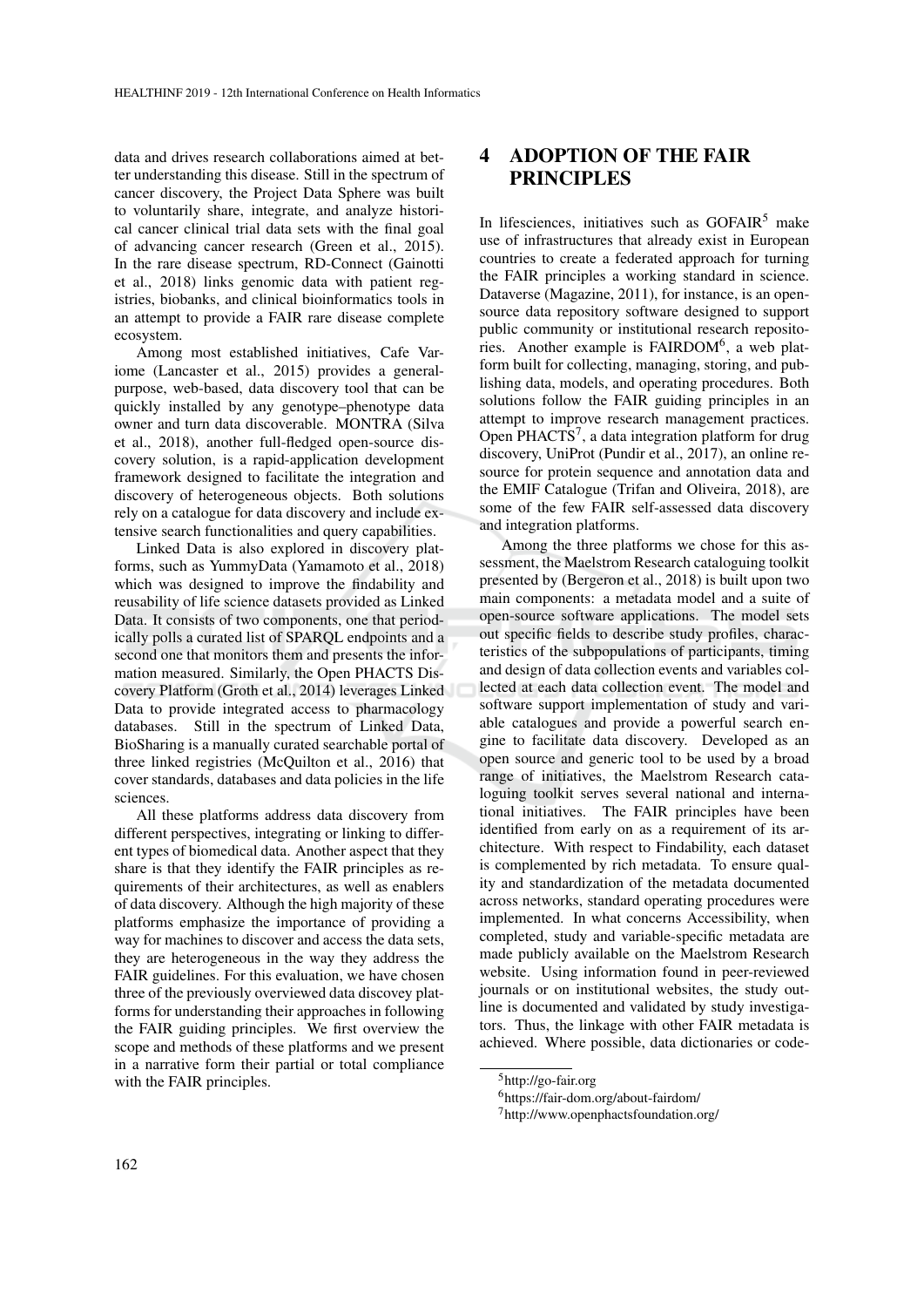books are obtained, which contributes to the data interoperability.

Many life science datasets are nowadays represented via Linked Data technologies in a common format (the Resource Description Framework). This makes them accessible via standard APIs (SPARQL endpoints), which can be understood as one of the FAIR requirements. While this is an important step toward developing an interoperable bioinformatics data landscape it also creates a new set of obstacles as it is often difficult for researchers to find the datasets they need. YummyData provides researchers the ability to discover and assess datasets from different providers (Yamamoto et al., 2018). This assessment can be done in terms of metrics such as service stability or metadata richness. YummyData consists of two components: one that periodically polls a curated list of SPARQL endpoints monitoring the states of their Linked Data implementations and content and another one that presents the information measured for the endpoints and provides a forum for discussion and feedback. It was designed with the purpose to improve the findability and reusability of life science datasets provided as Linked Data and to foster its adoption. Apart from making data available to software agents via an API, the adoption of Linked Data principles has the potential to make data FAIR.

BioSharing is a manually curated searchable portal of three linked registries (McQuilton et al., 2016). These resources cover standards, databases and data policies in the life sciences broadly encompassing the biological environmental and biomedical sciences. The manifest of the initiative is that BioSharing makes these resources findable and accessible - the core of the FAIR principle. Every record is designed to be interlinked providing a detailed description not only on the resource itself but also on its relations with other life science infrastructures. BioSharing is working with an increasing number of journals and other registries and its focus is to ensures that data standards, biological databases and data policies are registered, informative and discoverable. Thus, it is considered a pivotal resource for the implementation of the ELIXIR-supported FAIR principles.

#### 4.1 FAIR Metrics

Along with the narrative analysis of their FAIR approaches, we propose an assessment following the FAIR metrics recently proposed by some of the original authors of the FAIR guiding principles (Table 2). The increasing ambiguity behind the initially published principles, along with the need of data providers and regulatory bodies to evaluate their translation into practice led to the establishment of the FAIR metrics group<sup>8</sup>, with the purpose of defining universal measures of data FAIRness. Nevertheless, these universal metrics can be complemented by resource-specific ones that can reflect the expectations of one or multiple communities.

The second part of our assessment follows the previously identified FAIRness metrics, applied to each of the 13 items of the FAIR guiding principles. For each of the principles, we outline next the questions that we tried to answer in the evaluation and the name of the metric, within brackets. The following information is a summary of the FAIR metrics description proposed by some of the original authors of the guiding principles<sup>9</sup>:

- F1 (Identifier uniqueness) Whether there is a scheme to uniquely identify the digital resource.
- F1 (Identifier persistence) Whether there is a policy that describes what the provider will do in the event an identifier scheme becomes deprecated.
- F2 (Machine-readability of metadata) The availability of machine-readable metadata that describes a digital resource.
- F3 (Resource identifier in metadata) Whether the metadata document contains the globally unique and persistent identifier for the digital resource.
- F4 (Indexed in a searchable resource) The degree to which the digital resource can be found using web-based search engines.
- A1.1 (Access Protocol) The nature and use limitations of the access protocol.
- A1.2 (Access authorization) Specification of a protocol to access restricted content.
- A2 (Metadata longevity) The existence of metadata even in the absence/removal of data.
- I1 (Use a knowledge representation language) The use of a formal, accessible, shared, and broadly applicable language for knowledge representation.
- I2 (Use FAIR Vocabularies) The metadata values and qualified relations should themselves be FAIR, for example, terms from open, communityaccepted vocabularies published in an appropriate knowledge-exchange format.
- I3 (Use qualified references) Relationships within (meta)data, and between local and third-party data, have explicit and 'useful' semantic meaning.

<sup>8</sup>http://fairmetrics.org

<sup>9</sup>https://github.com/FAIRMetrics/Metrics/blob/master/ ALL.pdf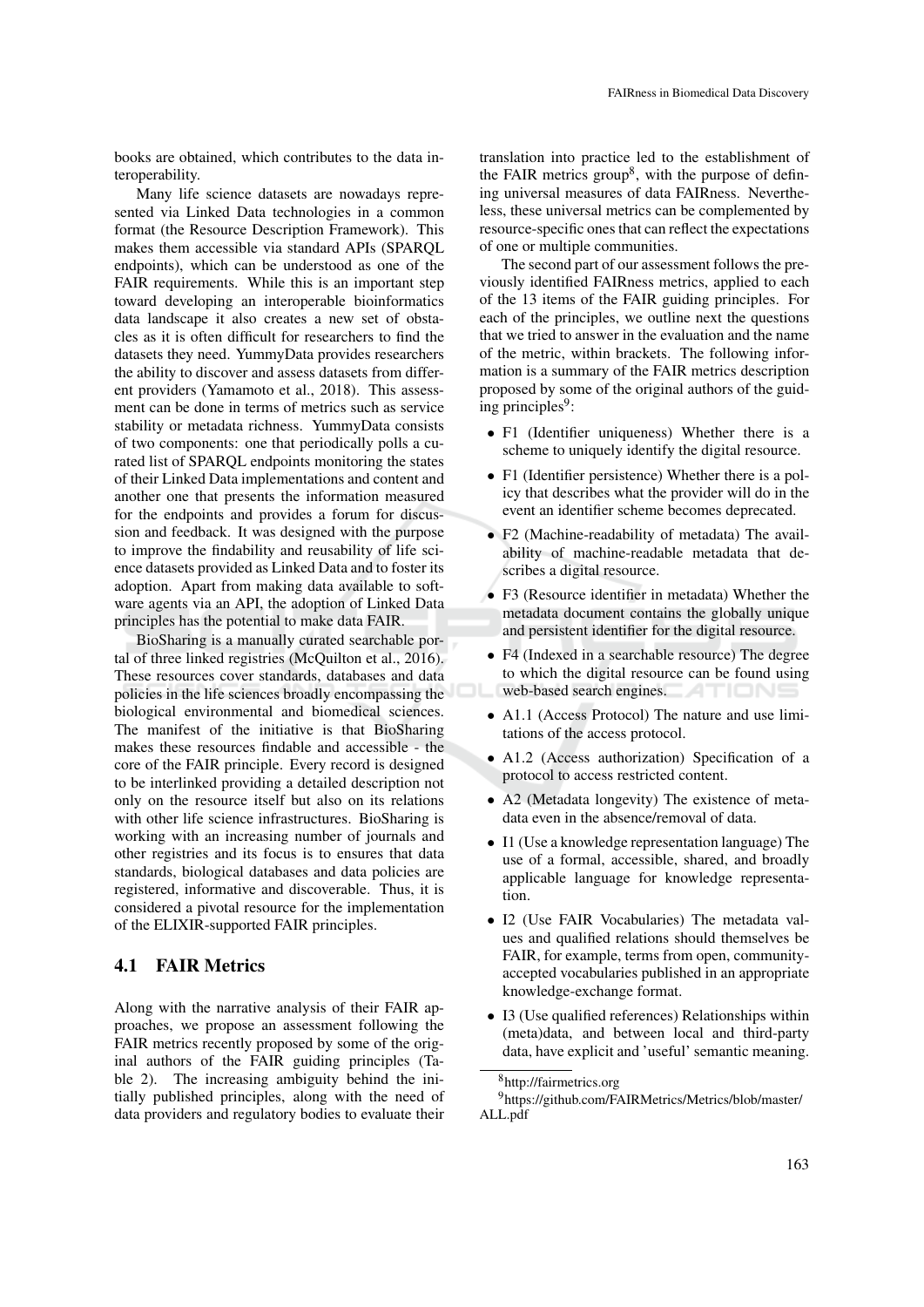| <b>FIELD</b>                                                        | <b>DESCRIPTION</b>                                                                                                                                                                                                                            |  |  |  |  |  |  |  |  |
|---------------------------------------------------------------------|-----------------------------------------------------------------------------------------------------------------------------------------------------------------------------------------------------------------------------------------------|--|--|--|--|--|--|--|--|
| Metric Identifier                                                   | FAIR Metrics should, themselves, be FAIR objects, and thus                                                                                                                                                                                    |  |  |  |  |  |  |  |  |
|                                                                     | should have globally unique identifiers.                                                                                                                                                                                                      |  |  |  |  |  |  |  |  |
| Metric Name                                                         | A human-readable name for the metric.                                                                                                                                                                                                         |  |  |  |  |  |  |  |  |
|                                                                     | Metrics should address only one sub-principle, since each FAIR                                                                                                                                                                                |  |  |  |  |  |  |  |  |
| To which principle does it                                          | principle is particular to one feature of a digital resource; metrics                                                                                                                                                                         |  |  |  |  |  |  |  |  |
| apply                                                               | that address multiple principles are likely to be measuring multiple                                                                                                                                                                          |  |  |  |  |  |  |  |  |
|                                                                     | features, and those should be separated whenever possible.                                                                                                                                                                                    |  |  |  |  |  |  |  |  |
| What is being measured                                              | A precise description of the aspect of that digital resource that is                                                                                                                                                                          |  |  |  |  |  |  |  |  |
|                                                                     | going to be evaluated.                                                                                                                                                                                                                        |  |  |  |  |  |  |  |  |
| Why should we measure it                                            | Describe why it is relevant to measure this aspect.                                                                                                                                                                                           |  |  |  |  |  |  |  |  |
| What must be provided                                               | What information is required to make this measurement?                                                                                                                                                                                        |  |  |  |  |  |  |  |  |
| How do we measure it                                                | In what way will that information be evaluated?                                                                                                                                                                                               |  |  |  |  |  |  |  |  |
| What is a valid result                                              | What outcome represents "success" versus "failure"?                                                                                                                                                                                           |  |  |  |  |  |  |  |  |
| For which digital<br>$resource(s)$ is this relevant                 | If possible, a metric should apply to all digital resources; however,<br>some metrics may be applicable only to a subset. In this case, it is<br>necessary to specify the range of resources to which the metric is<br>reasonably applicable. |  |  |  |  |  |  |  |  |
| Example of their<br>application across types of<br>digital resource | Whenever possible, provide an existing example of success, and an<br>example of failure.                                                                                                                                                      |  |  |  |  |  |  |  |  |

Table 2: The template for creating FAIR Metrics retrieved from https://github.com/FAIRMetrics.

- R1.1 (Accessible Usage License) The existence of a license document, for both (independently) the data and its associated metadata, and the ability to retrieve those documents.
- R1.2 (Detailed Provenance) That there is provenance information associated with the data, covering at least two primary types of provenance information: who/what/when produced the data (i.e. for citation) and why/how was the data produced (i.e. to understand context and relevance of the data).
- R1.3 (Meets Community Standards) Certification, from a recognized body, of the resource meeting community standards.

This evaluation allowed us to identify the FAIR requirements already satisfied and the ones that are not undressed, or unclear. Our findings show a high level of FAIRness achieved by the three platforms, mainly favored by the rich metadata with which each of these platform complement the actual data sources. In all cases the metadata can be accessed both by humans and machines through a unique and persistent identifier, mostly in the form of an URI. Moreover, the use of FAIR standards and vocabularies contributes to their degree of FAIRness. This is complemented in two of the platforms by the ability to link to other FAIR metadata, which speaks for the data interoperability and reusability. Still related to reusability, the use of Linked Data by two of the platforms is one of its strong enablers. Last but not least, all of the platforms support machine discoverability and access, by providing dedicated APIs. The main unclear aspect was the access protocol, which was not trivial to identify. Another weak point was the lack of quantifiable certification that the resources meet community standards. We present our summarized assessment in Table 3.

# 5 DISCUSSION

Researchers need tools and support to manage, search and reuse data as part of their research work. In the biomedical area, data discovery platforms, either in the shape of data warehouses or metadata integrators that link to original data silos support the researcher in the process of finding the right data for a given research topic. However, finding the right data is not sufficient for conducting a study. Data should be not only qualitative and accessible under clear and welldefined protocols, but it should also be interoperable and reusable in order to maximize the research outcomes. The FAIR guiding principles are recommendations on the steps to follow in order to increase the meaningfulness and impact of data and are strongly related to data management. FAIR compliant biomedical data discovery platforms have the ability to support biomedical researchers throughout all the steps from finding the right data source to reusing it for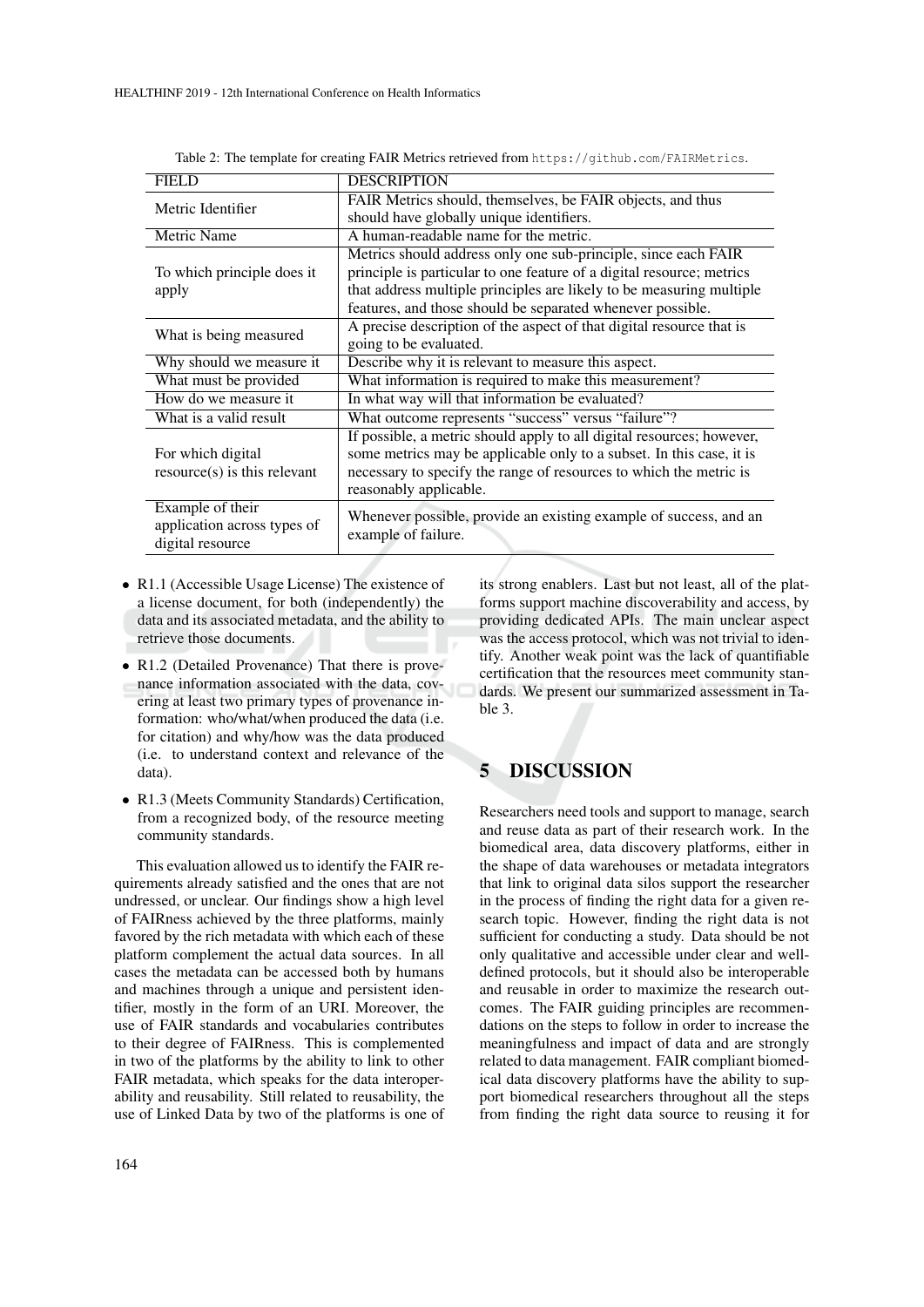Table 3: Assessment of the FAIRness of each of the three discovery platforms based on the FAIRness metrics. X represents a satisfied requirement and - means that no proof to support the requirement was found.

| Platform            | F <sub>1</sub> | F٦ | F٩                        | F4           |   |   |                   | 12     | I3 |             | R12 | R <sub>1.3</sub> |
|---------------------|----------------|----|---------------------------|--------------|---|---|-------------------|--------|----|-------------|-----|------------------|
| Maelstrom catalogue | X              | v  | v<br>Λ                    |              | - | - | v<br>△            | v<br>△ | v  |             |     |                  |
| YummyData           | ∧              | v  | $\mathbf{v}$<br>$\Lambda$ |              | Х | - | $\mathbf{v}$<br>Λ | v<br>Δ |    |             |     |                  |
| <b>Biosharing</b>   | $\mathbf{v}$   | v  | v                         | $\mathbf{v}$ | Χ | - | X                 | X      | X  | $\mathbf v$ |     |                  |

secondary research. This can ultimately lead to better health and healthcare outcomes. Ultimately, these principles give an important contribution to the reproducibility of research.

The FAIR guiding principles have been widely endorsed by publishers, funders, data owners and innovation networks across multiple research areas. Up until recently, they did not strictly define how to achieve a state of FAIRness and this ambiguity led to some qualitatively different self-assessments of FAIRness. A new template for evaluating the FAIRness of a data set or a data handling system, recently proposed by some of the original authors of the principles, offers a benchmark for a standardized evaluation of such self-assessments. In this paper we have applied them to three different biomedical data discovery platforms in order to estimate their FAIRness. Moreover, we sought to understand the impact that the adoption of these guidelines has in the quality of the output produced by these platforms and to what degree ensuring data reusability and interoperability turns data more prone to be reused for secondary research.

This analysis revealed that the adoption of the FAIR principles is an ongoing process within the biomedical community. However, the FAIRcompliance of a resource or system can be distinct from its impact. The platforms discussed exposed a high level of FAIRness and an increased concern for enabling data discovery by machines. While FAIR is not equal to Linked Data, Semantic Web technologies along with formal ontologies fulfill the FAIR requirements and can contribute to the FAIRness of a discovery platform.

With digital patient data increasing at an exponential rate and having understood the importance of reusing these data for secondary research purposes, it is highly important to ensure its interoperability and reusability. The assessment of data FAIRness is a key element for providing a common ground for data quality to be understood by both data owners and data users. If up until recently the open interpretation of the FAIR guidinig principles could lead to assessment biases, the recently published FAIR metrics support more than ever the implementation of the common ground. For this, the biomedical research community

should continue to challenge and refine their implementation choices in order to achieve a desirable Internet of FAIR Data and Services.

## 6 CONCLUSIONS

The FAIR principles demand well-defined qualities and properties from data resources but at the same time they allow a great deal of freedom with respect to how they should be implemented. In this work we evaluated the approaches followed by three different biomedical data discovery platforms in providing FAIR data and services. This evaluation was strictly done based on the analysis of the scientific publications describing these platforms. As future work, we intend to extend this assessment by exploring these platforms hands-on, in an attempt to address specific driving medical questions. Nevertheless, these fresh examples highlighted the increasing impact of the FAIR principles among the biomedical research community. Moreover, by acting in accordance with the FAIR metrics we, as a community, can reach an agreed basis for the assessment of data quality.

## **REFERENCES**

- Bergeron, J., Doiron, D., Marcon, Y., Ferretti, V., and Fortier, I. (2018). Fostering population-based cohort data discovery: The Maelstrom Research cataloguing toolkit. *PloS one*, 13(7):e0200926.
- Danciu, I., Cowan, J. D., Basford, M., Wang, X., Saip, A., Osgood, S., Shirey-Rice, J., Kirby, J., and Harris, P. A. (2014). Secondary use of clinical data: the Vanderbilt approach. *Journal of biomedical informatics*, 52:28– 35.
- Gainotti, S., Torreri, P., Wang, C. M., Reihs, R., Mueller, H., Heslop, E., Roos, M., Badowska, D. M., Paulis, F., Kodra, Y., et al. (2018). The RD-Connect Registry & Biobank Finder: a tool for sharing aggregated data and metadata among rare disease researchers. *European Journal of Human Genetics*, 26(5):631.
- Green, A. K., Reeder-Hayes, K. E., Corty, R. W., Basch, E., Milowsky, M. I., Dusetzina, S. B., Bennett, A. V., and Wood, W. A. (2015). The project data sphere initia-